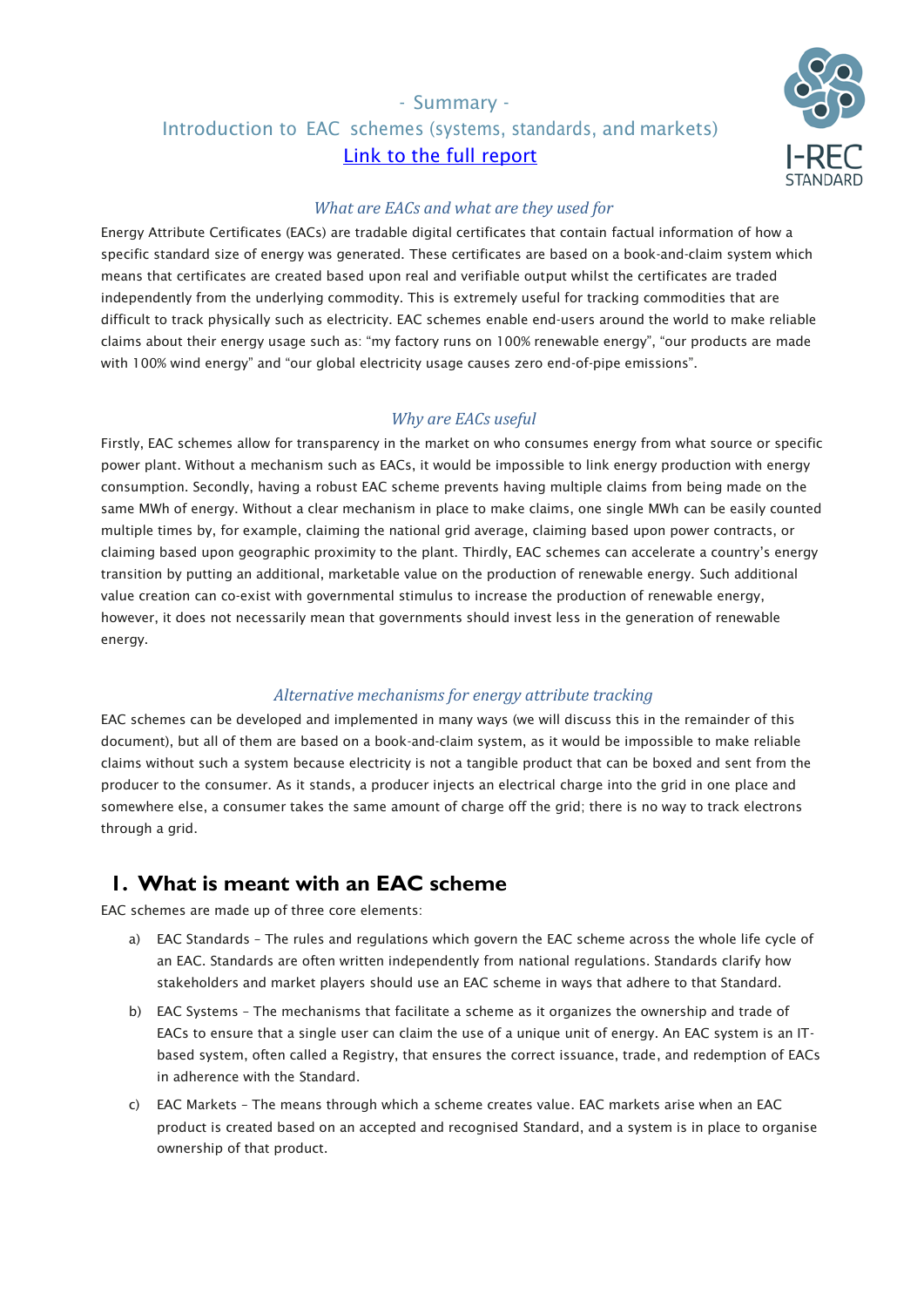

# **2. Functions of an EAC scheme**

### *Defining the attributes of a unit of energy*

EACs convey Attributes, which can be defined as factual, verifiable and auditable characteristics of a unit of electricity production. Examples of attributes are energy technology (e.g., Solar PV), the capacity of the device, and the commissioning date of the device.

#### *Tracking the attribute of a unit of energy*

Acknowledging the physical inability to track electrons through a grid, an EAC scheme enables the trade of certificates, conveying factual and verifiable information of the underlying commodity, while remaining independent from the underlying commodity (e.g., electricity). The entity owning the certificate has exclusive ownership of all the attributes this certificate conveys. The ultimate goal of EAC schemes is to have all energy generation, renewable and non-renewable, booked, and all energy consumption claimed through the use of EACs. Such a scheme is called 'full disclosure' and would provide ultimate consumer information.

#### *Providing a reliable way to make claims about energy use*

EACs can be traded until the owner of the certificate decides to redeem the certificate, which enables the beneficiary to claim the attributes of the one EAC. The beneficiary is indicated on the redeemed certificate and can be the certificate owner or a different end-user or group of end-users to provide a green tariff. EACs can be purchased through different means such as long-term contracts or one-off trades. The purchase strategy can vary with end-users often combining cost-efficiency and the electricity product of their choice.

## **3. EAC scheme stakeholders**

To fully understand how EAC schemes, made up of Standards, systems and markets function in practice, it is important to understand the key stakeholder groups that are engaged in them. The various groups are discussed, bottom-up, from figure 1.

#### 3.1 End-User / Beneficiary

This term encompasses the smallest household, the largest multinational corporation (MNC), and everything in between. Every end-user can make a claim about where their energy came from as long as an EAC was redeemed by the end-user or through a market player acting on their behalf.

#### 3.2 Market Players

#### *Supply – (Representative) Device Owner*

These entities register their devices on the Registry. Once registered, these entities periodically send data to the Issuer indicating their electricity output, and they receive EACs in return. Registered entities will have a financial advantage over unregistered competitors due to the additional income as a result of selling the EACs.



*Figure 1 – Organisational overview EAC Scheme Participants*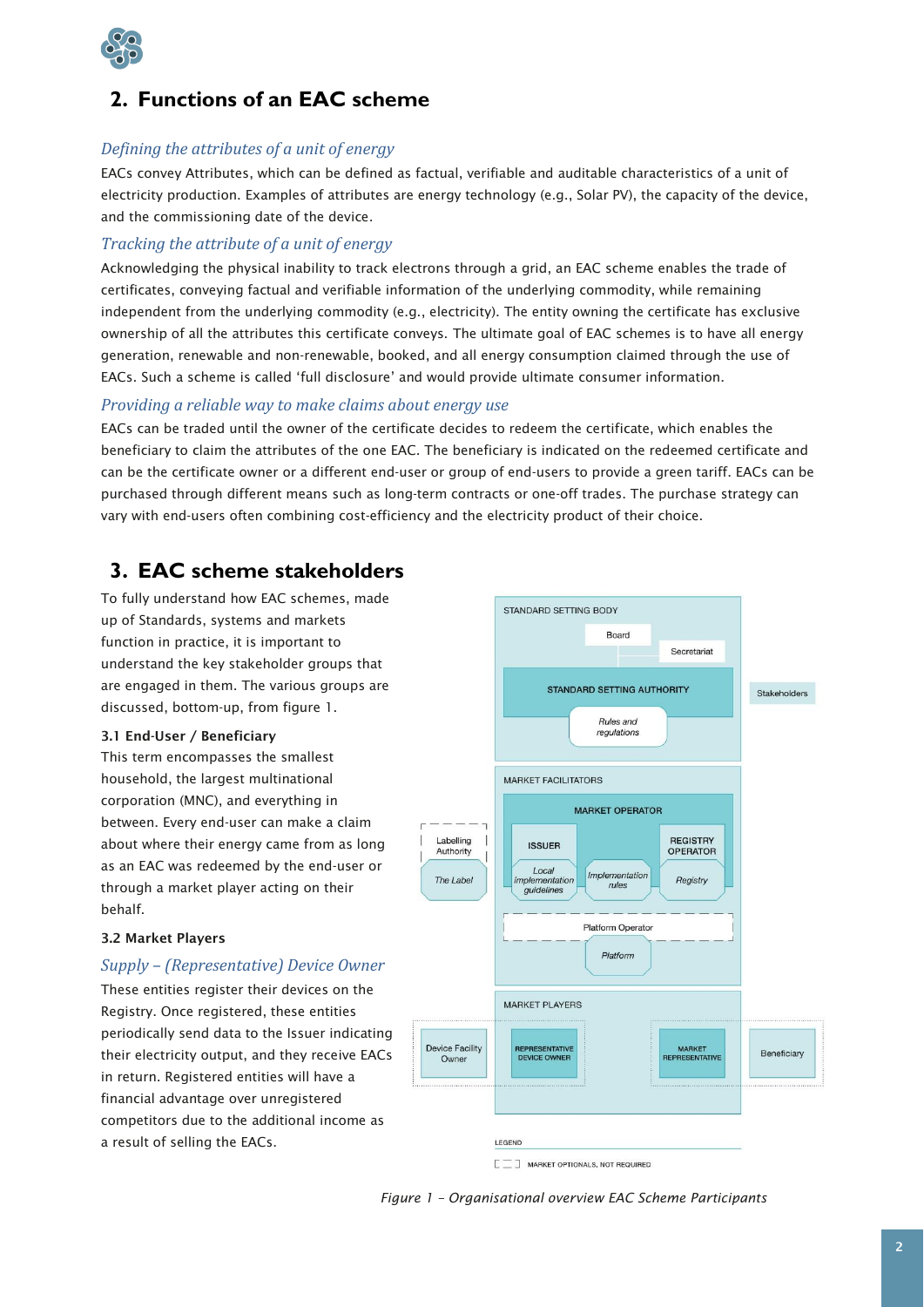

### *Demand – Market Representative*

Some proportion of both end-users and generators will not, and need not, engage in the details of how a given EAC scheme works. Instead, they can use a market representative (also known as suppliers, traders or brokers) to act on their behalf. These third parties have extensive knowledge of how EAC schemes work and can support the trade of EACs between market participants.

#### 3.3 Market Facilitators

#### *Market Operator*

A Market Operator is an individual or organisation that ensures there is a functioning market that includes an Issuer, a Registry Operator, and functional implementation of market rules that are published, clear, and adhered to by market players.

#### *Issuer*

An Issuer must follow the rules established by the Market Operator and is responsible for the issuance and tracking of EACs. Their role is bound to the geographic area of the scheme for which they are given responsibility. As a facilitator of the market, an Issuer must create a level playing field for all generators and as such, cannot engage in the generation of electricity or the trade of certificates.

### *Registry Operator*

A Registry Operator must follow the rules established by the Market Operator and is responsible for the development and operation of digital or IT infrastructure tasked with providing a primary source of information of the whole lifecycle and ownership of the associated EAC. This system must be shown as an accurate and auditable permanent record of every issued EAC within a scheme, and store the information in perpetuity or in line with national legislation.

#### 3.4 Standard Setting Body

A Standard Setting Body can be a governmental or non-governmental organization that sets out basic principles, definitions, and a general set of rules that all Market Facilitators (3.3) should adhere to when facilitating an EAC scheme. These principles, definitions, and rules can focus on a specific commodity (e.g., electricity) or can be created for the tracking of any commodity whether this is electricity, gaseous fuels, sustainable aviation fuel, metals, or any other commodity. Regardless of the commodity being tracked by the EAC scheme, the same overarching principles can be applied to ensure robustness, accuracy, and the facilitation of reliable claims. The International REC Standard Foundation created and owns the 'International Attribute Tracking Standard' and allows Market Operators (see 3.3) to come up with a set of rules for a specific commodity (e.g., electricity) that adheres to the overarching principles, definitions, and rules of that 'International Attribute Tracking Standard.' Section 4 highlights further information regarding the Standardization of EAC schemes and the importance of such Standardization.

#### 3.5 Public Authorities

Some developed EAC schemes are established within and underpinned by a legal framework. However, while a legal framework can strengthen an EAC scheme by integrating it into the national electricity market, it is not a prerequisite. An EAC scheme can function on a voluntary basis as the life cycle of an EAC can be created and completed through independent entities. State involvement can entail many things such as acknowledging or endorsing an EAC scheme, appointing or becoming a national Issuer, or using the EAC scheme as a tool to achieve policy goals such as the (mandatory) reporting of renewable usage or progress towards renewable targets.

## **4. International Standardization of EAC schemes**

While the European EAC scheme (the Guarantee of Origin or GO) is underpinned by an EU directive, the vast majority of countries within the European Economic Area (EEA) adhere to a non-legal, voluntary EAC Standard. This Standard is owned by the Association of Issuing Bodies (AIB), an umbrella organization of all European GO issuing bodies. The AIB's membership is now made up of issuing bodies from 26 countries in the EEA. The AIB and its members maintain and follow a highly developed GO scheme known as the European Energy Certificate System (EECS).